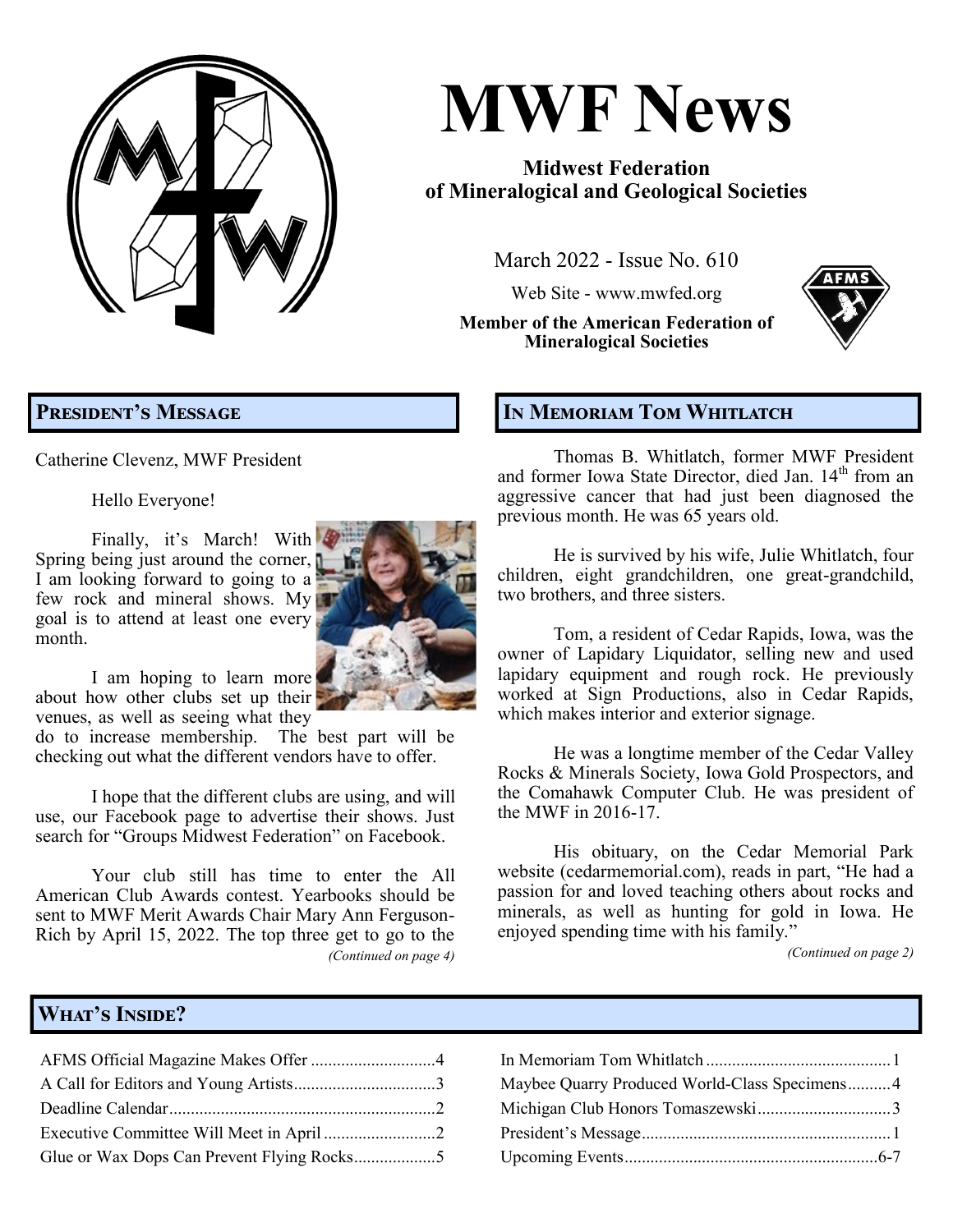### **MWF OFFICERS**

President: Catherine Clevenz 1334 Melvin Drive Toledo, OH 43615 419-340-5276 clevenz@gmail.com

| 1st VP: Mary Ann Ferguson-Rich 2nd VP: Cheryl Neary<br>1166 Broadview<br>Tallmadge, OH 44278<br>330-630-9625<br>mafergusonrich@gmail.com | 42 Jefferson Avenue<br>Patchogue, NY 11772<br>516-449-5341<br>ciervo.neary@gmail.com |
|------------------------------------------------------------------------------------------------------------------------------------------|--------------------------------------------------------------------------------------|
| Secretary: Donna Moore                                                                                                                   | Treasurer: Sandy Fuller                                                              |

25235 N. Illinois Highway 97 8445 Grange Boulevard Cuba, IL 61427 Cottage Grove, MN 55016 309-789-6501 651-459-0343 [mwfsecretary@gmail.com](mailto:mwfsecretary@gmail.com) [mwftreas@rock](mailto:mwftreas@rock-biz.biz)-biz.biz

### **Deadline Calendar**

Deadline to send 2021 entries to the annual **MWF Bulletin Editors Contest** is **March 1, 2022**. For more information, see the article on page 3, or contact Sharon Marburger, [mamamar7880@outlook.com.](mailto:mamamar7880@outlook.com)

The spring **MWF Executive Committee meeting** will be held **April 2, 2022**, in Des Plaines, Illinois, in conjunction with the Des Plaines Valley Geological Society's annual show. For more information, see the article on this page.

North Lakes Academy is sponsoring a nationwide **Youth Poster Contest** for students in grades 1 through 8; deadline for entries is **May 1, 2022**. See the article on page 3, or contact Michelle Cauley, [mcauley@northlakesacademy.org,](mailto:mcauley@northlakesacademy.org) for information.

Entries for the **All American Club Award** yearbooks should be sent to MWF Merit Awards Chair Mary Ann Ferguson-Rich by **April 15, 2022**. The top three MWF entries will be submitted to the national AFMS contest. For more information, contact mafergusonrich@gmail.com.

The annual **MWF Convention** will be held **Oct. 22-23, 2022**, in Springfield, Missouri, hosted by the Ozark Mountain Gem & Mineral Society. Details will be announced in future issues of MWF News.

**Rockhound of the Year Awards** may be submitted at any time for certificates and a mention in the MWF News. Contact Jeanine Mielecki, [jaynine9@aol.com.](mailto:jaynine9@aol.com) 

### **In Memoriam Tom Whitlatch, continued**

*(Continued from page 1)*

Tammy Jeanneret of the Nebraska Mineral & Gem Club wrote, among the Cedar Memorial Park condolences, "He was always willing to share his vast knowledge of rocks with anyone who had a question. He will be missed. Prayers for Julie and his family."



*Tom Whitlatch, proudly sporting his MWF and Cedar Valley Rocks & Minerals Society badges. Photo from his obituary at cedarmemorial.com.*

Memorial donations to the Cedar Valley Rocks & Minerals Society are suggested; the email address is cvrms@cedarvalleyrockclub.org. Condolences can be sent to his wife Julie at 1147 Staub Court NE, Cedar Rapids, IA 52402.

### **Executive Committee Will Meet in April**

Donna Moore, MWF Secretary

The spring MWF Executive Committee Meeting will be held Saturday, April 2<sup>nd</sup>, in Des Plaines, Illinois, beginning at 9:15 a.m. The hosting club is the Des Plaines Valley Geological Society, whose show will be held that weekend. Show hours will be 9:30 a.m. to 5 p.m. on Saturday, and 10 a.m. to 4 p.m. on Sunday.

The meeting and show will both be held at the Des Plaines Park District Leisure Facility, 2222 Birch Street. No host hotel has been selected, but this is near O'Hare Airport, so there are lots of options. Be aware that some hotels and motels do NOT have free parking, so be sure to ask about that when making reservations.

Every State Director and Permanent Committee Chair needs to send a report of activities of their state or committee. If nothing is happening, just write a short report about what your committee is able to do for the clubs. Send the reports to me, [mwfsecretary@gmail.com,](mailto:mwfsecretary@gmail.com) before March  $5^{\text{th}}$ .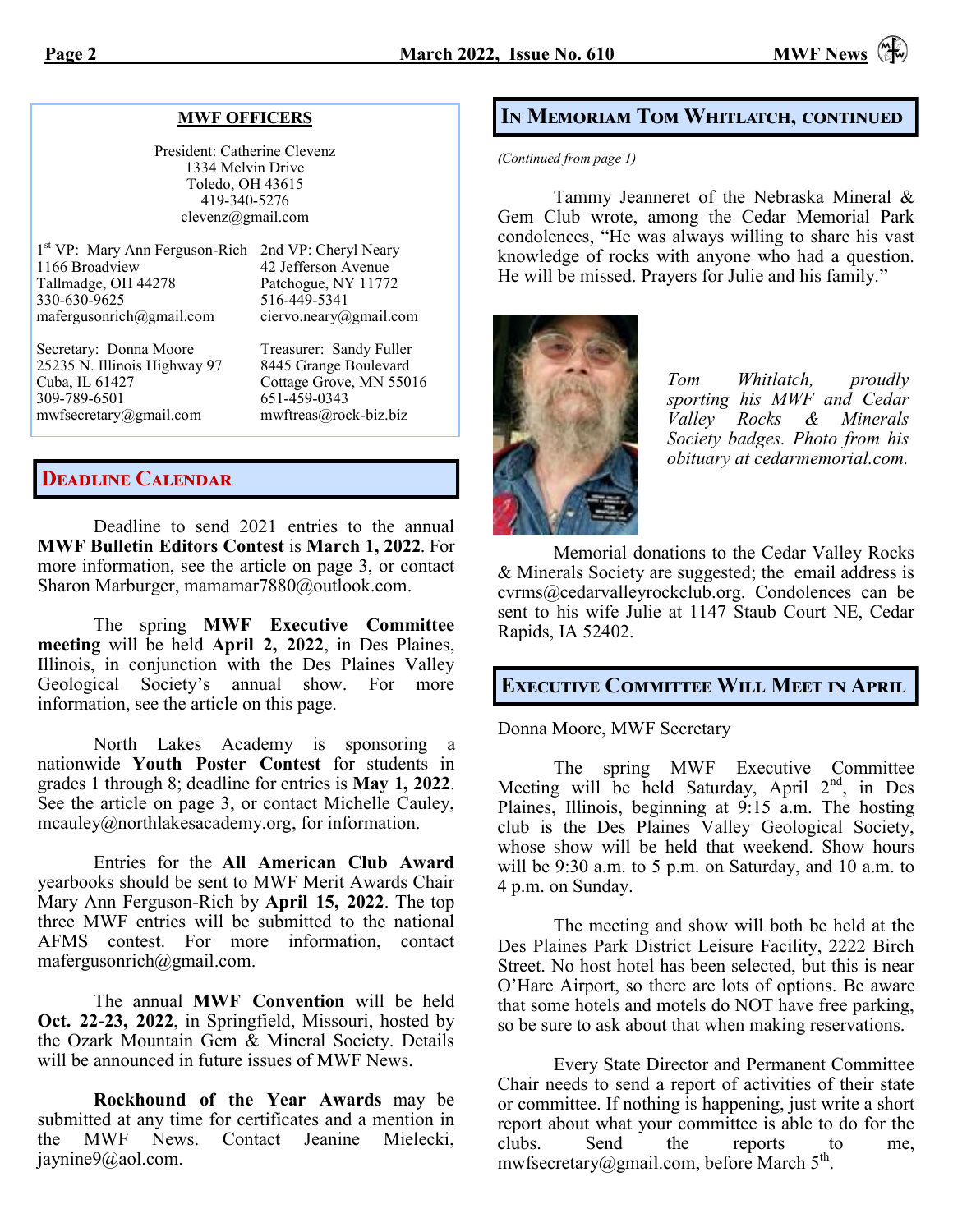

### **A CALL FOR EDITORS AND YOUNG ARTISTS MICHIGAN CLUB HONORS TOMASZEWSKI**

Young artists and newsletter editors still have time to enter two exciting competitions!

**March 1st** is the deadline to enter the **MWF Bulletin Editors Contest**. Editors may enter one month's edition of a whole newsletter and/or individual articles and poetry that were published in the newsletter and/or special publications issued by their clubs. Entries must have been published in 2021.

You can read the complete contest rules in the June, 2021 edition of the MWF Newsletter. You can find that edition on the MWF website, mwfed.org, by clicking "Newsletters" on the home page, then going to page  $\overrightarrow{6}$  of the June, 2021 newsletter. (The deadline stated in that article was later postponed to March 1st.) Official entry forms in all categories can also be found on the MWF website by clicking "Resources" and then "Forms."

For more information, contact Sharon Marburger, mamamar7880@outlook.com, 402-429- 3323.

**May 1st** is the deadline for entries to the **Youth Poster Contest** sponsored by the North Lakes Academy Rockhounds. This is open to all students in first through eighth grades. Students do not have to be members of an affiliated rock club or society, which allows the AFMS and MWF to reach out to families beyond our normal circles.

Entries must be postmarked by May 1st. Posters should be on  $12^{r}$  by  $18^{r}$  paper (no threedimensional posters) in pen, crayon, paint, photography, or any other medium. If pictures not drawn by the student are used, the source must be cited. Title must be on the front of the poster, and the name, address, and school grade of the child on the back.

This year's theme is "Did You Know: Dinos." Students may pick one favorite dinosaur and devote the whole poster to it, or create a "Top 10 Dinosaur Facts" poster. For further information, contact Michelle Cauley, mcauley@northlakesacademy.org. Entries should be mailed to:

> North Lakes Academy Rockhounds c/o Michelle Cauley 4576 232nd Street N. Forest Lake, MN 55025

The **Indian Mounds Rock & Mineral Club** of Wyoming, Michigan honors **Kreigh Tomaszewski** as the 2022 Rockhound of the Year. Kreigh's name is familiar to many of us. He hosts and leads the West Michigan MWF Mineral Study Group, and his reports on the club's meetings run often in the MWF News.

As president, Kreigh has led the Indian Mounds club through the trying times of Covid-19. He is also the show chairman. When a critical club office is open, such as treasurer, secretary, field trip chair, or newsletter editor, Kreigh performs the duties until a qualified candidate is found. He then helps the new person to understand the duties of his or her office. On several occasions, Kreigh has performed the duties of three or four positions at the same time. Without Kreigh, the club may not have survived.

His rockhound adventure began at age 9, when Kreigh joined a club for juniors sponsored by a local club, which met at the Grand Rapids Museum. He also volunteers at the museum and has helped organize, identify and inventory hundreds of boxes of rocks. Kreigh strongly supports activities for young rockhounds, generously giving of his knowledge and time.



*Kreigh Tomaszewski congratulates Delaina on her prize-winning entry in the Juniors Educational Display category at the club's annual Best of Year Competition. Photo and caption courtesy of Jeanine Mielecki.*

Kreigh led many trips to the Alabastine Gypsum Mine in Wyoming, Michigan until it was closed to collecting. He has demonstrated at the club's annual show and recently added faceting to his repertoire of lapidary skills.

An accomplished speaker, Kreigh has given many presentations to our club and to other organizations, including rock clubs and schools. Thank you, Kreigh, for your rock-solid contributions that ensure the future of our hobby.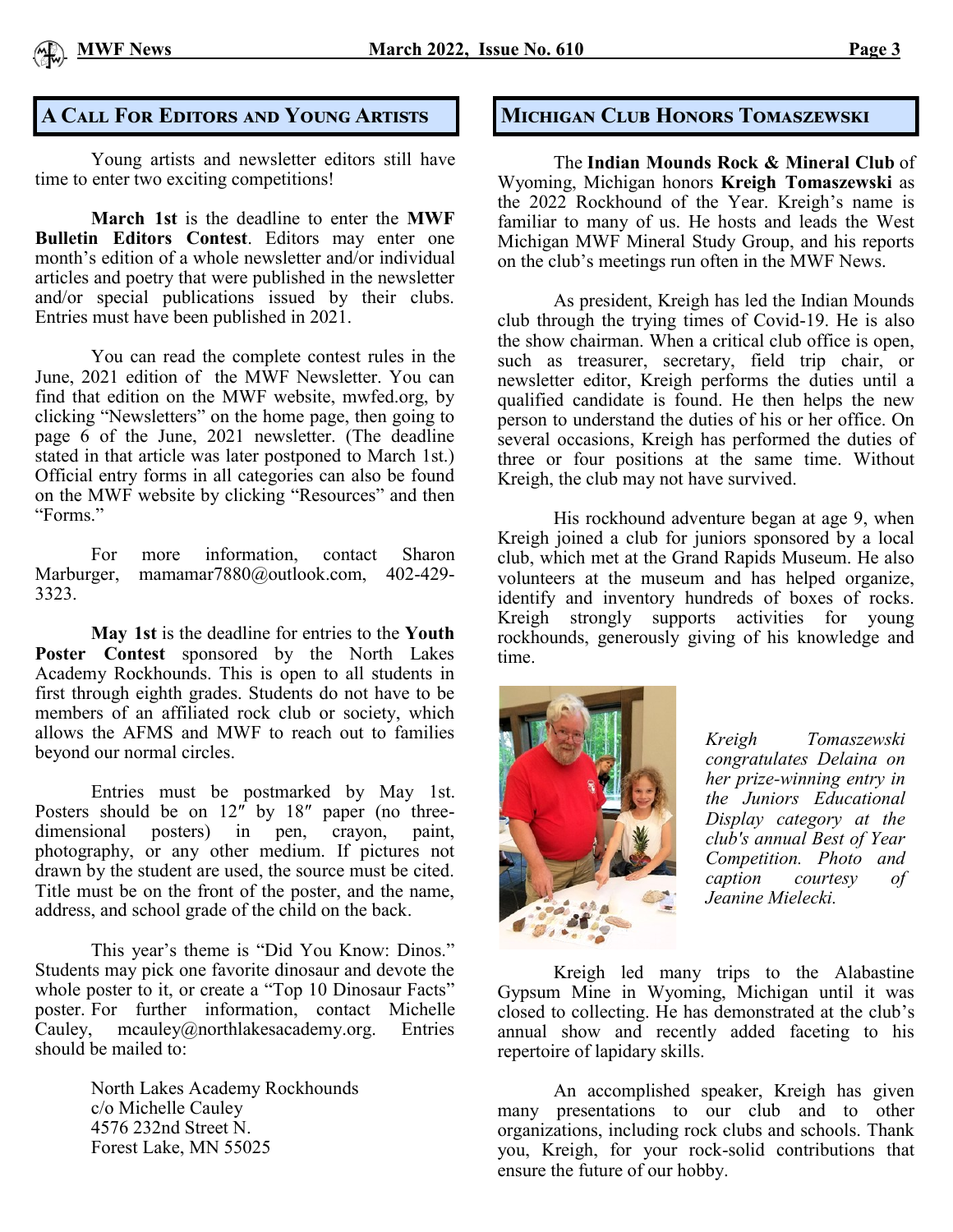### **Maybee Quarry Produced World-Class Sulfur and Celestine Specimens**

Dr. Christopher J. Stefano and William B. Barr, Jr. From the January, 2022 Michigan Mineralogical Society Conglomerate Via the Strata Data of the Three Rivers Gem & Mineral Society (IN)

The Maybee Quarry, located in central Monroe County, Michigan, is well known among local collectors in southern Michigan and northern Ohio as a source of world-class sulfur and celestine specimens. This gem of a locality has remained somewhat obscure on the national and international collecting scene, but the appearance of our article about it in the May-June 2021 issue of the Mineralogical Record may well make it better known.

Although the geology and mineralogy of the locality are relatively simple, there are important lessons to be learned from Maybee, perhaps most importantly concerning how native sulfur may be generated in sedimentary rocks. In 1906 Walter Hunt first worked out this geochemical process at Maybee, and it is summarized in the Mineralogical Record article.

The Maybee Quarry has a surprisingly rich history, dating back to the 1850s. When Michigan state geologists visited around 1900 to study the quarry's stratigraphy, they also noted the excellent sulfur and celestine crystals. Around 1905, Edward Kraus, founder of The American Mineralogist, visited the locality with his student, Walter Hunt, and wrote about the crystallography of the celestine and the origin of the sulfur.

### **AFMS Official Magazine Makes Offer**

Rock & Gem, the official magazine of the AFMS, is making a special subscription offer. The magazine is well known for its beautiful photography of minerals and articles about digging destinations and lapidary techniques; it also includes articles for young people and a monthly show calendar. A one-year subscription is being offered, along with "The Frugal Collector," for \$35.95. "The Frugal Collector" is a book by Rock & Gem Senior Consulting Editor Bob Jones, and offers information about popular collector minerals and their sources, including insights for identifying specimens at bargain prices. For more information, contact Beckett Media, 855-777-2325.



*This celestine specimen from the Maybee Quarry is in the collection of the A.E. Seaman Mineral Museum of Michigan Tech. Photo from museum.mtu.edu.* 

At that time, the quarry was being worked as a source of building stone but, with the decline of that market prior to the first World War, the quarry was abandoned and flooded. New owners eventually drained the quarry and put it back into production circa 1960, just as America's "rockhounding" craze was beginning, and so Maybee saw many visits by "rockhounds" between 1960 and circa 1990. It was during this period that most currently extant Maybee specimens were collected.

The lion's share of the good pieces remain today with the collectors who found them, but others have made their ways to local museums, especially Michigan Technological University's A. E. Seaman Mineral Museum. Fine Maybee specimens are only rarely encountered on the international market.

### **President's Message, continued**

*(Continued from page 1)*

AFMS contest! If you have any questions please get hold of Mary Ann, [mafergusonrich@gmail.com.](mailto:mafergusonrich@gmail.com)

I also want to mention that those who are going to the spring Executive Committee meeting April 2nd in Des Plaines, Illinois, should please get their hotel reservations in as soon as possible. I am hoping to see a large turnout of those who are required to be there. I hear that the Des Plaines Valley Geological Society show is really nice also!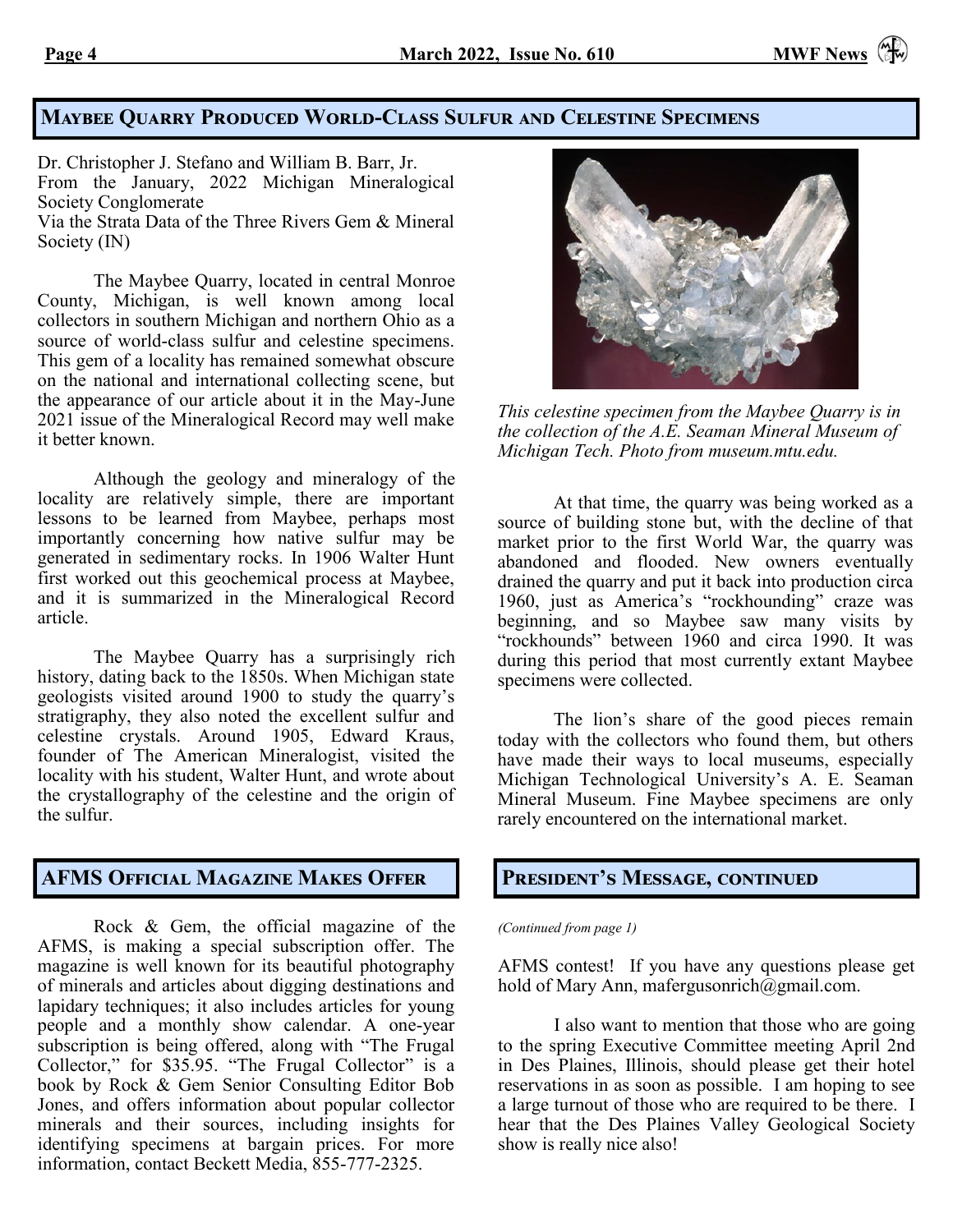

### **Glue or Wax Dops Can Prevent Flying Rocks (Usually)**

Daniel Hogan, Vice President Three Rivers Gem & Mineral Society (IN) From the April, 2021 Strata Data

Hand-polishing stones on a lap or wheel sure can be fun. Just grab a stone and start working it. At some point your fingers start to get tired or even sore. Then there is that little slip, and then - *PTEW!!* Your stone rockets across the room! It ricochets off the walls! Women and children run for cover! Pets dive under the furniture! Chaos and mayhem ensue!

When the shrapnel finally settles and the dust clears, you find all your hard work lying in pieces all over the floor. Tears begin to flow and there are fits to be thrown. Now could you have avoided all this agony and heartache? You bet you could! But it's a sticky situation.

Dopping stones is the best way to secure and work with your stone. From the early days of using pitch to modern waxes and adhesives, there are some great options.

The first system we used is affordable and very simple – a plain wood dowel and some super glue. We started with this system and it works well. Simply cut a small dowel and glue it to the back of the stone. Let it sit for a couple hours to cure and you're ready to go.

Now there are those who use nails and metal dops. Those work well too. We just haven't had the opportunity to try them out. It's a great idea to have multiple sizes of dowels to accommodate the size of stone you are cutting.

Once you are finished, use a pair of side cutters. Gently squeeze at the glue joint, work your way around, and the stone should come free. There will be some adhesive left over. You can use acetone, but we

*Photo from the April, 2021* 

*Strata Data.*

just use a flat lap to remove what's left. The plus is that it is easy and affordable. It is literally pennies to the dollar and it works well, but it's not perfect.

As you are working, the stone can break loose. Now your dowel is wet, so you either have to wait or get a new dowel. This can get annoying because, with this method, your only point of contact is where the dowel meets the stone. You will deal with stones coming off from time to time.

The other downside is that you will go through a lot of dowels. Removing them chews up the end so you either have to recut it or get a new dowel. We were lucky that we found this handy little chop saw at the hardware store. It does a really great job making us nice straight dop sticks.



*Photo from the April, 2021 Strata Data.*

I was getting frustrated with stones coming off the dop. So that was when I switched to wax. Like pitch, dop wax gives us a much better hold on the stone. Now you have a larger area in contact with the stone and a better feel.

The main thing is to not only get the wax on the dop, but also to heat your stone up as well. That way you get a really good bond. I found that a coffee warmer does a fantastic job! It doesn't take long to heat up at all, so be on top of it. We don't want any burnt or broken stones. (Fingers too! Be careful.)

An alcohol lamp is what I use to melt the wax onto the dop as the stone heats up. I take the stone off the warmer and place the waxed dop onto the stone. The wax should still flow gently on the stone because of its warmth. Then I set the dopped stone back on the warmer for a few more seconds. Take it off and let it cool for a bit. To remove the stone when we are done is *(Continued on page 8)*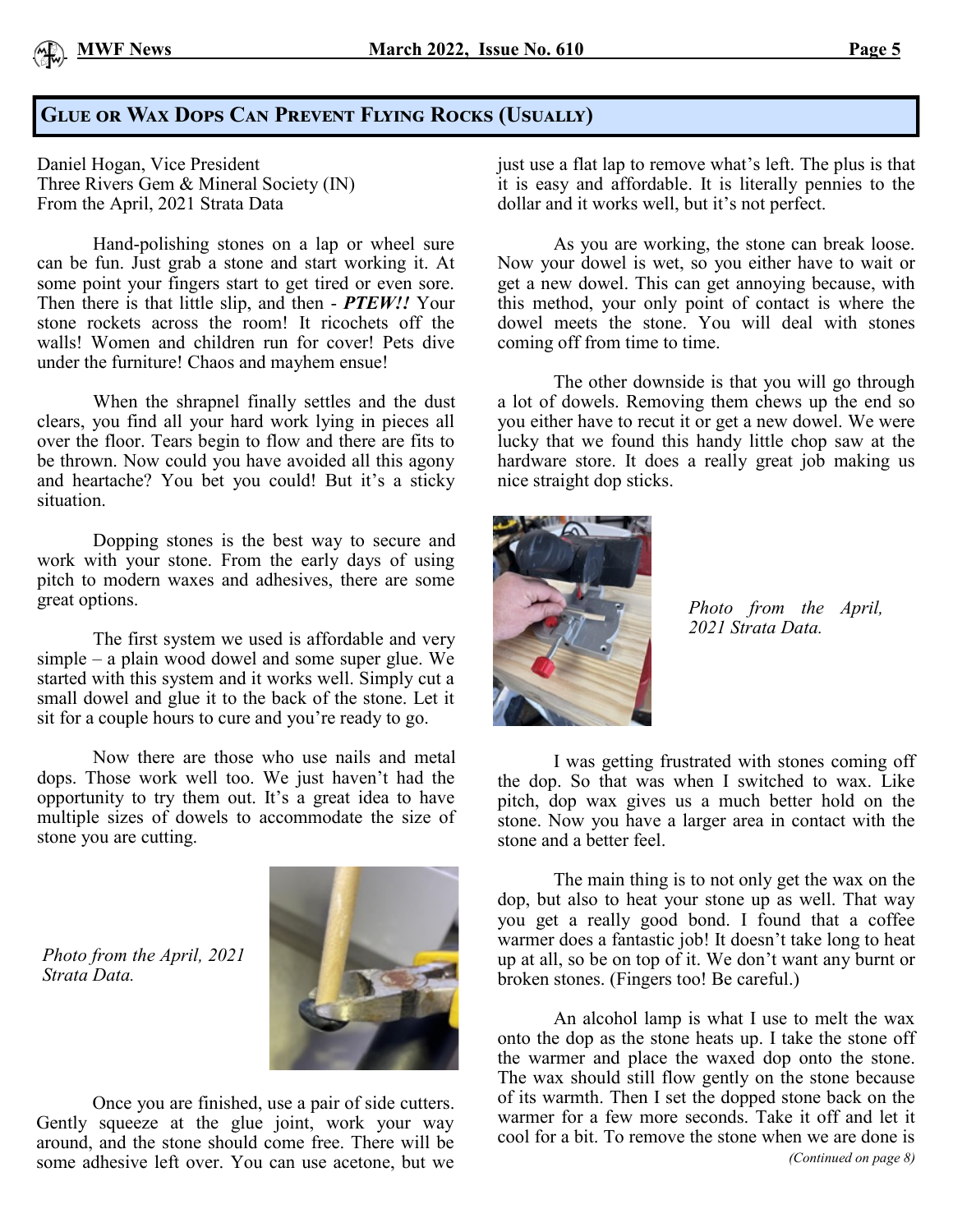# **Upcoming Events**

Events may be cancelled on short notice due to the COVID-19 pandemic. **Be sure to contact the host club before traveling to an event.** The Chicago Rocks and Minerals Society's silent auction, originally on **March 12th, has been postponed**.

| Date and Time                                         | Organization                                                        | Place                                                                                                                                                     | Contact                                                   |
|-------------------------------------------------------|---------------------------------------------------------------------|-----------------------------------------------------------------------------------------------------------------------------------------------------------|-----------------------------------------------------------|
| Feb. 18-20<br>Fri 4-9, Sat 10-6,<br>Sun 10-4          | Rock Hobby Club                                                     | Kirkwood Community Center,<br>111 S. Geyer Road, Kirkwood, MO                                                                                             | Roy Hurlburt,<br>hurlburt@juno.com                        |
| <b>Feb. 19</b>                                        | Nebraska Mineral & Gem                                              | Grace Baptist Church, 205 E. Halleck,                                                                                                                     | Tammy Jeanneret,                                          |
| Sat 11-4                                              | Club rock swap                                                      | Papillion, NE                                                                                                                                             | 402-873-6515                                              |
| March 4-6<br>Fri & Sat 10-6,<br>Sun 11-4              | Eastern Indiana Gem &<br>Geological Society                         | Kuhlman Center, County Fairgrounds,<br>861 Salisbury Road, Richmond, IN                                                                                   | Judy Burton,<br>JLeeBurton( $\widehat{a}$ )<br>who.rr.com |
| March 5-6                                             | <b>River Valley Rockhounds</b>                                      | County Fairgrounds, 22770 Old                                                                                                                             | Jim Baumer,                                               |
| Sat 9-5, Sun 11-4                                     |                                                                     | Highway 169, Fort Dodge, IA                                                                                                                               | jbaum@frontier.net                                        |
| March 5-6<br>Sat $11-5$ , Sun noon-5                  | The Roamin Club auction<br>(cash only)                              | Schoolcraft Community College,<br>18600 Haggerty Road, Livonia, MI                                                                                        | Todd Gall,<br>roaminrockhound@<br>gmail.com               |
| <b>March 11-13</b><br>Fri 10-8, Sat 10-7,<br>Sun 10-5 | <b>Association of Earth Science</b><br>Clubs of Greater Kansas City | KCI Expo Center, 11730 NW Am-<br>bassador Drive, Kansas City, MO                                                                                          | Bruce Stinemetz,<br>816-795-5159                          |
| <b>March 12-13</b>                                    | Geodeland Earth Science                                             | Ballroom, Student Union, Western                                                                                                                          | Jim Travis,                                               |
| Sat 10-6, Sun 10-5                                    | Clubs                                                               | Illinois University, Macomb, IL                                                                                                                           | boatnick@aol.com                                          |
| <b>March 12-13</b>                                    | Kettle Moraine Geological                                           | County Fair Park, 3000 Highway PV,                                                                                                                        | John Rettler,                                             |
| Sat 10-5, Sun 10-4                                    | Society                                                             | West Bend, WI                                                                                                                                             | johnrettler@gmail.com                                     |
| <b>March 19</b>                                       | Midwest Mineralogical &                                             | St. John's Lutheran Church,                                                                                                                               | Louis Talley                                              |
| Sat, 10-5                                             | Lapidary Society rock swap                                          | 13115 Telegraph Road, Taylor, MI                                                                                                                          | ltalley1970@gmail.com                                     |
| <b>March 19-20</b>                                    | Earth Science Club of                                               | County Fairgrounds, 2015 Man-                                                                                                                             | Chris Berg,                                               |
| Sat 10-5, Sun 10-4                                    | Northern Illinois (ESCONI)                                          | chester, Wheaton, IL                                                                                                                                      | chrisrocks9779@gmail.com                                  |
| <b>March 25-27</b><br>Fri 4-8, Sat 10-7,<br>Sun 10-5  | Rock Hobby Club                                                     | Machinist Hall, 12365 St. Charles<br>Rock Road, Bridgeton, MO                                                                                             | Roy Hurlburt,<br>hurlburt@juno.com                        |
| <b>March 26-27</b>                                    | Badger Lapidary &                                                   | Craig Center, County Fairgrounds,                                                                                                                         | Laurie Trocke,                                            |
| Sat 9-5, Sun 9-4                                      | Geological Society                                                  | 1301 Craig Avenue, Janesville, WI                                                                                                                         | glowyrocks@gmail.com                                      |
| <b>March 26-27</b><br>Sat 8:30-6,<br>Sun 9:30-4       | Cedar Valley Rocks and<br><b>Minerals Society</b>                   | Hawkeye Downs Expo Center,<br>4400 6 <sup>th</sup> Street SW, Cedar Rapids, IA                                                                            | Marvin Houg,<br>m houg@yahoo.com                          |
| <b>March 26-27</b>                                    | Stark County Gem & Mineral                                          | County Fairgrounds, 305 Wertz Ave.                                                                                                                        | Scott Walton,                                             |
| Sat & Sun, 9-5                                        | Club                                                                | NW, Canton, OH                                                                                                                                            | 1timothy412@att.net                                       |
| April 2-3<br>Sat 10-6, Sun 11-5                       | Columbus Rock & Mineral<br>Society                                  | Ohio Building, Ohio Expo Center,<br>717 E. 17 <sup>th</sup> Avenue, Columbus, OH<br>CALL BEFORE ATTENDING - DUE TO CHANGE IN VENUE, SHOW MAY BE POSTPONED | Craig Kramer,<br>614-436-4511                             |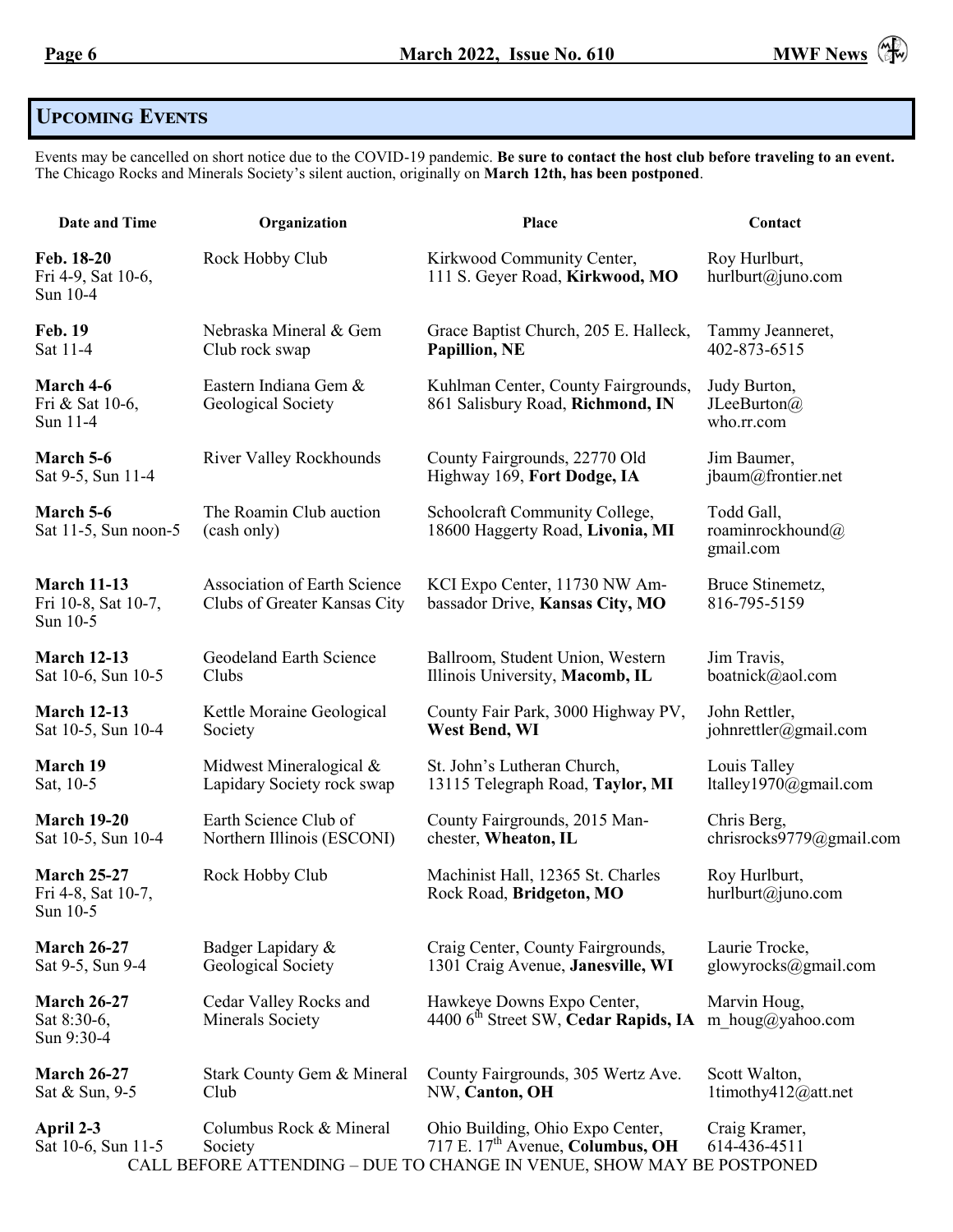

### **Upcoming Events, continued**

Events may be cancelled on short notice due to the COVID-19 pandemic. **Be sure to contact the host club before traveling to an event.**

| <b>Date and Time</b>                     | Organization                                                    | Place                                                                                                                                                         | Contact                                    |
|------------------------------------------|-----------------------------------------------------------------|---------------------------------------------------------------------------------------------------------------------------------------------------------------|--------------------------------------------|
| April 2-3<br>Sat 9:30-5, Sun 10-4        | Des Plaines Valley<br>Geological Society                        | Park District Leisure Center,<br>2222 Birch Street, Des Plaines, IL<br>THE SPRING MWF EXECUTIVE COMMITTEE MEETING WILL BE HELD IN CONJUNCTION WITH THIS SHOW. | Mike Hanley,<br>geodeguy@att.net           |
| April 2-3                                | Lincoln Gem & Mineral Club                                      | Lancaster Event Center, 4100 N.                                                                                                                               | Jayne Beer,                                |
| Sat 9-6, Sun 10-5                        |                                                                 | 84 <sup>th</sup> Street, Lincoln, NE                                                                                                                          | jbeer $60070$ @aol.com                     |
| April 2-3                                | Neville Public Museum                                           | Neville Public Museum, 210 Museum                                                                                                                             | Randy Westberg,                            |
| Sat 9-5, Sun 10-4                        | Geology Club                                                    | Place, Green Bay, WI                                                                                                                                          | bay45@hotmail.com                          |
| April 7-9<br>Thurs, Fri, Sat<br>$9:30-9$ | Indian Mounds Rock and<br>Mineral Club                          | Rogers Plaza Town Center, 972<br>28 <sup>th</sup> Street SW, Wyoming, MI                                                                                      | Kreigh Tomaszewski,<br>$k$ reigh@gmail.com |
| April 9-10                               | <b>Fulton County Rockhounders</b>                               | Donaldson Center, Wallace Park,                                                                                                                               | George Coursey,                            |
| Sat 10-5, Sun 10-4                       |                                                                 | 250 S. Avenue D, Canton, IL                                                                                                                                   | courseyfarms@gmail.com                     |
| April 9-10                               | Southern Illinois Earth                                         | Marion City Pavilion, 1602 Sioux                                                                                                                              | Mike Chontofalsky,                         |
| Sat 10-6, Sun 10-5                       | Science Club                                                    | Drive, Marion, IL                                                                                                                                             | chontofalsky@att.net                       |
| April 10                                 | <b>Black Hawk Gem and</b>                                       | Waterloo Center for the Arts,                                                                                                                                 | David Malm,                                |
| Sun 11-5                                 | Mineral Society                                                 | 225 Commercial Street, Waterloo, IA                                                                                                                           | davidmalm@cfu.net                          |
| April 16<br>Sat 9-1                      | St. Croix Rockhounds                                            | Valley Creek Mall, 1750 Weir Drive,<br><b>Woodbury, MN</b>                                                                                                    | stcroixrock@gmail.com                      |
| <b>April 23-24</b><br>Sat 10-6, Sun 10-5 | Akron Mineral Society and<br>Summit Lapidary Club<br>"Gemboree" | Emidio's Expo Center, 48 E. Bath,<br><b>Cuyahoga Falls, OH</b>                                                                                                | Becky Kosco,<br>summitlapidary@gmail.com   |
| <b>April 23-24</b>                       | Chippewa Valley Gem &                                           | County Expo Center, 5530 Lorch,                                                                                                                               | Paul Tubbs,                                |
| Sat 9-5, Sun 10-4                        | Mineral Society                                                 | Eau Claire, WI                                                                                                                                                | bizpam1@gmail.com                          |
| <b>April 23-24</b><br>Sat 10-6, Sun 10-4 | Miami County Gem and<br>Mineral Club                            | Duke Lundgard Bldg., County<br>Fairgrounds, County Road 25-A,<br>Troy, OH                                                                                     | Dewey Buck,<br>deweybuck12@gmail.com       |
| <b>April 23-24</b>                       | Rockhounds of Central                                           | The Venue, 2882 N. Dineen,                                                                                                                                    | Rita Winter,                               |
| Sat 10-5, Sun 10-4                       | and Southern Illinois                                           | Decatur, IL                                                                                                                                                   | ritasacfp@yahoo.com                        |
| April 30<br>Sat, 10-4                    | Central Arkansas Gem,<br>Mineral & Geology Society<br>rock swap | Johnson Pavilion, Burns Park,<br>Military Drive and Eldor Johnson<br>Drive, North Little Rock, AR                                                             | Bill Alcott,<br>mrbill@fidmail.com         |

*April Issue Submission Deadline Is March 1st!*